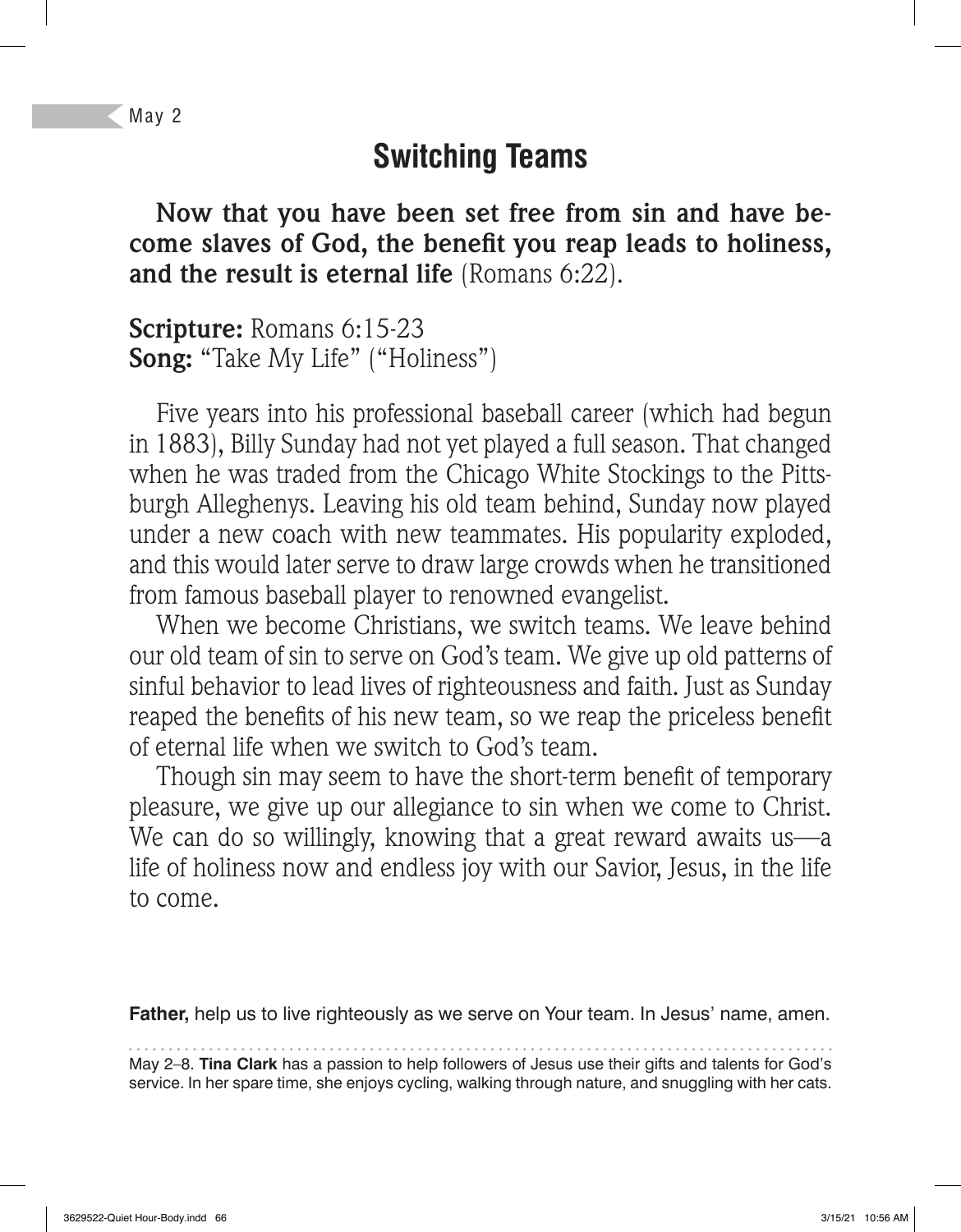#### **A New Heart**

**"I will give you a new heart and put a new spirit in you; I will remove from you your heart of stone and give you a**  heart of flesh" (Ezekiel 36:26).

**Scripture:** Ezekiel 36:25-30 **Song:** "Give Us Clean Hands"

"Say you're sorry to your sister," my mother sternly told me.

Ever a stubborn child, my lips sealed all the tighter. I would not apologize, and we would sit there for what seemed like hours until my mother gave up trying to get us to make amends. For most of my life, I was never apt to apologize. However, when I became a Christian, my heart was changed. I began to understand how my actions impacted others, and I no longer hold back my apologies.

Through the prophet Ezekiel, God promised to restore the Israelites to their land. Not only would He bring them back home, but He would also give each of them a new heart and a new spirit. The very core of each being would be changed. Previously, their hardened hearts had served idols, but their new hearts of flesh would give them the desire to serve God.

This new heart is something that God gives freely to us when we come to Christ. In Christ, God changes our sinful desires into desires to obey His commands. While we may still sin sometimes, our innermost being has changed in such a way that we want to be right with God. Obedience to God, then, isn't a chore for us; it's a delight.

**Father,** thank You for giving me a new heart, one that is ready to obey You today. In Jesus' name, amen.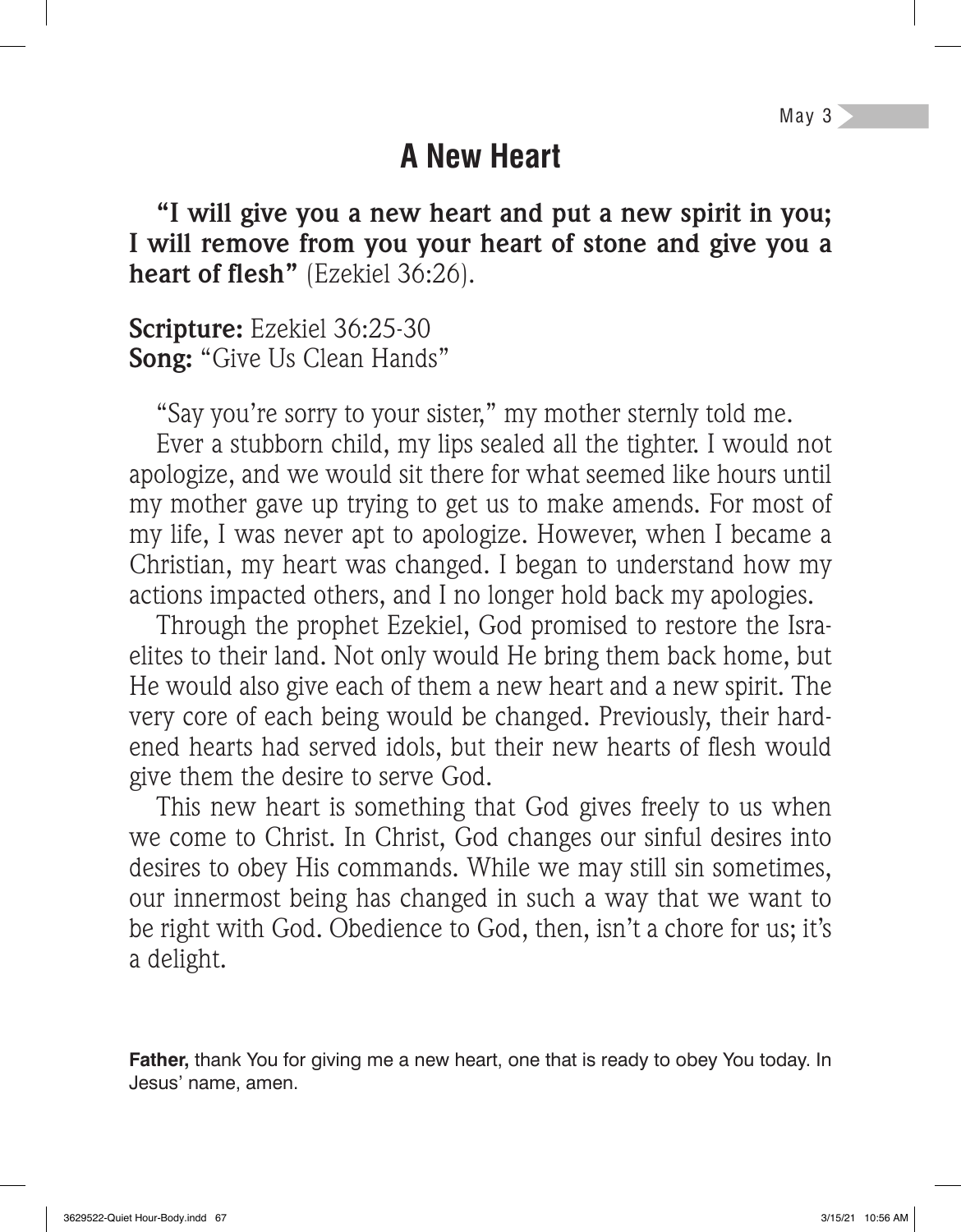## **Free from Bondage**

**You also died to the law through the body of Christ, that you might belong to another, to him who was raised from the dead, in order that we might bear fruit for God** (Romans 7:4).

**Scripture:** Romans 7:1-13 **Song:** "No Longer Slaves"

I was living in bondage. Anxiety dictated my life. It determined who I did and didn't talk to, what I did and didn't do. I lived in fear, trying to keep up with its demands to avoid anything that made me uncomfortable. It controlled my life until I learned to live in a new way. Instead of avoiding activities, I learned to engage in them despite my anxiety. Though anxiety still is a part of my life, I'm no longer a slave to it.

Paul wrote the letter to the Romans to keep Christians out of another type of bondage. This bondage comes from trying to keep the law to merit favor with God. However, keeping up with its demands is impossible. For example, each one of us has lied at some point. How many other commandments have we broken? Now imagine trying to keep the whole of the Law of Moses with all its special instructions. Praise the Lord! We don't have to carry that burden.

As Christians we have received Christ's righteousness by faith. We have been set free now to live in a new way, keeping God's commands out of love, bearing righteous fruit by His Spirit.

**Father,** I praise You with deep gratitude in my heart today for making a way for me through Christ to serve You in love. In Jesus' name, amen.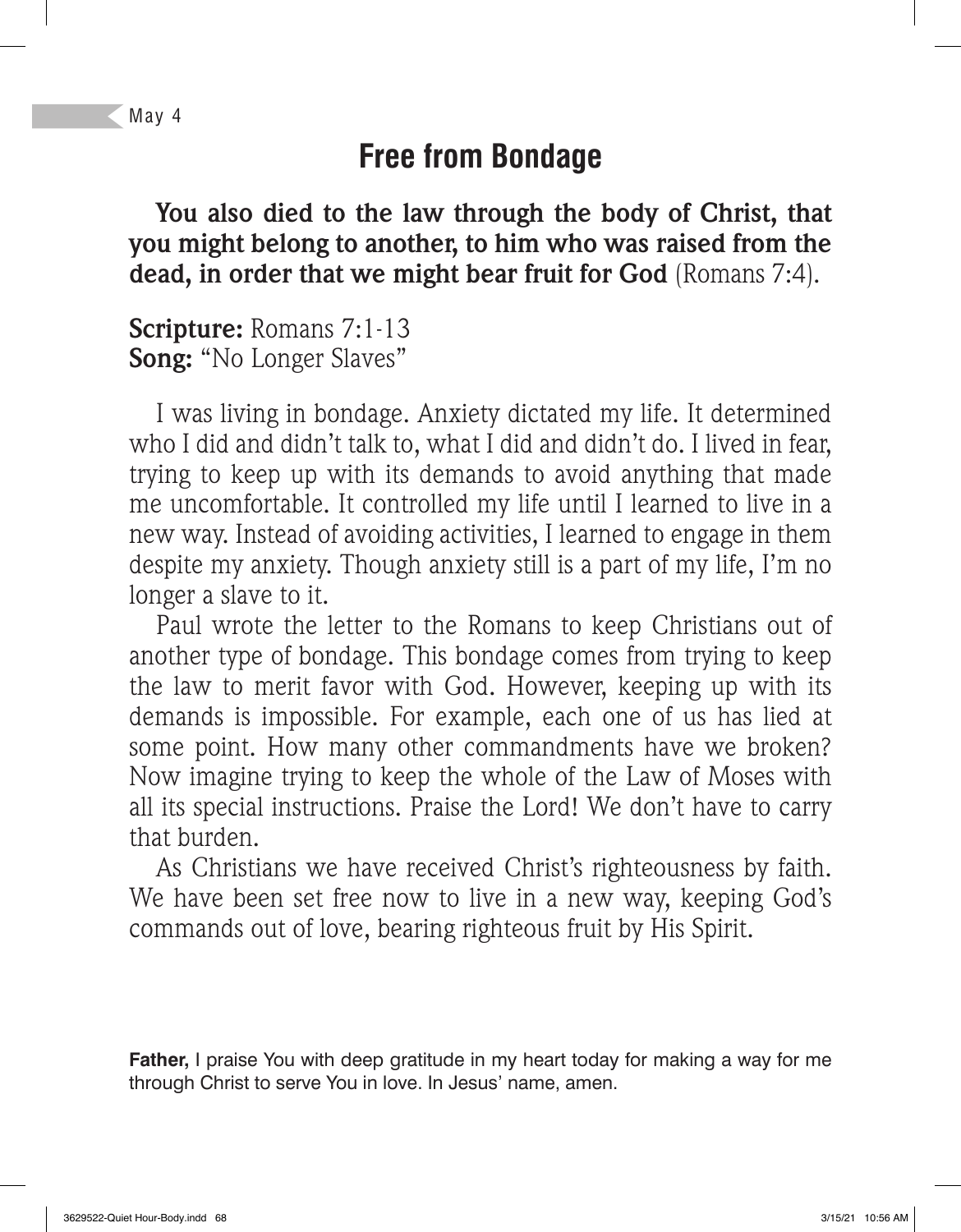#### **Another Apology**

**Thanks be to God, who delivers me through Jesus Christ our Lord!** (Romans 7:25).

**Scripture:** Romans 7:14-25 **Song:** "Wonderful Grace of Jesus"

The young camper came to me with her head down. "Sorry, Tina," she said. It hadn't been the first time that week that she disobeyed me, and it wouldn't be the last. I could tell that though she wanted to please me, she often found herself in trouble, running off to places she shouldn't or being loud in the chapel. She tried to do what was right but sometimes made the wrong choices.

Every time she came to me, I forgave her. I never held her shortcomings against her. God does that with us. Because we still have a sinful nature, we fall short at times. Though we know to do what is right, our thoughts and actions may not always be pleasing to God. This can be a source of frustration. We want to please Him, but we struggle to do just that.

Thankfully, God has delivered us. He doesn't hold our shortcomings against us. This means that we don't have to fall into the trap of feeling constantly guilty for our sin. Our mistakes don't define us. While we still understand the grave nature of our sin, we can rejoice that God has forgiven us. Because of His deliverance, we each can still live a life that is pleasing to Him despite our shortcomings and sin.

**Father,** thank You that You deliver us from our sin. Help us live in ways that are pleasing to You. In Jesus' name, amen.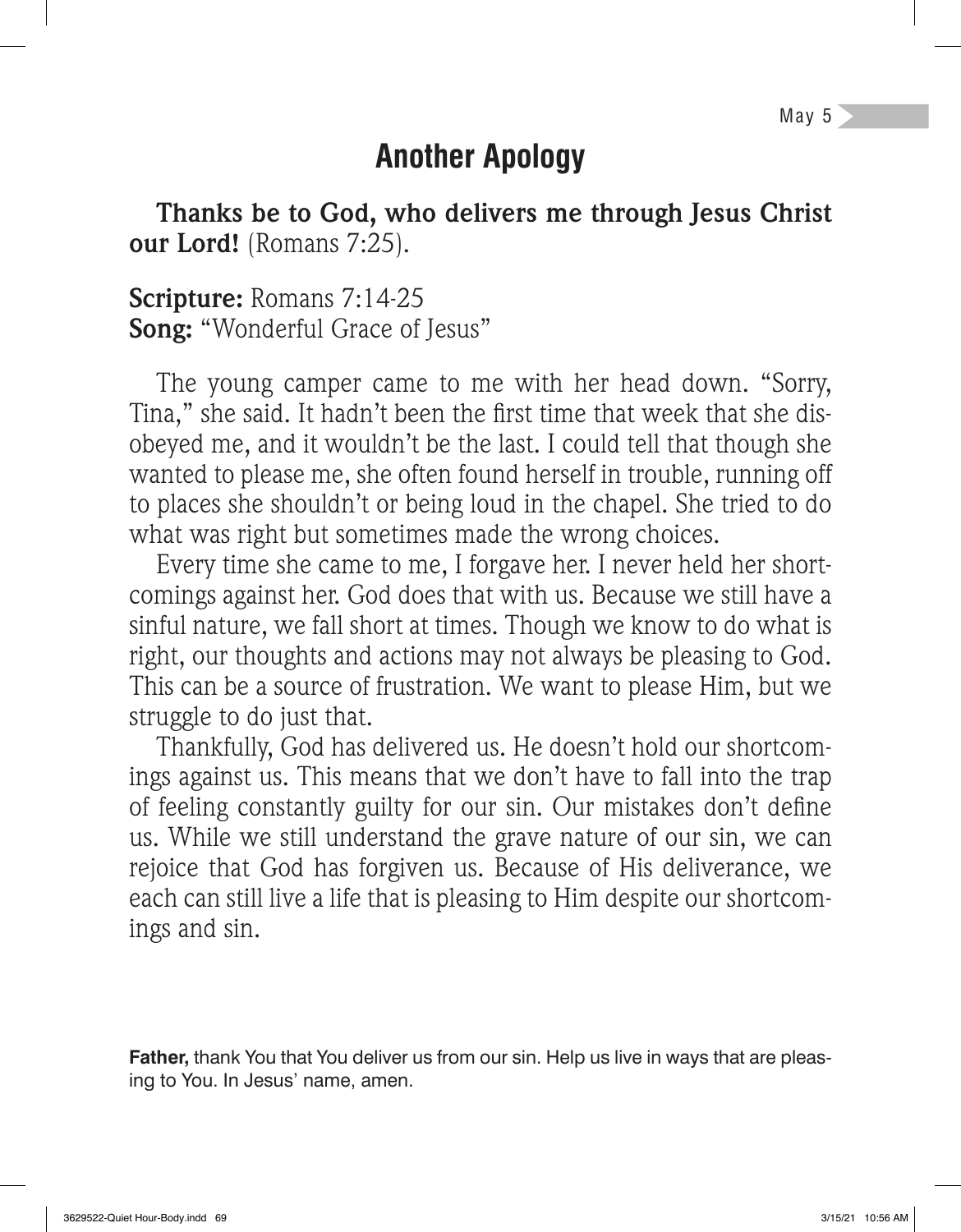# **An Adoption Story**

**The Spirit you received does not make you slaves, so that you live in fear again; rather, the Spirit you received brought about your adoption to sonship** (Romans 8:15).

**Scripture:** Romans 8:1-4, 10-17 **Song:** "Adopted"

Anika bounced from foster home to foster home, and no one could handle her behavior. Full of energy, this young girl would get settled with a family only to be sent away once again. She didn't have a place she could truly call home—until she ended up at Doris's house. Despite Anika's behavior, Doris's heart was filled with compassion. It wasn't long before she made the decision to adopt.

Before she was adopted, Anika lived in fear of being sent away. Now she no longer needs to live with that fear. As Christians, we're adopted as well. We become a part of God's family. Before our adoption, we lived in fear, a fear of falling short of God's standards and being sent away from His presence.

In Christ we no longer need to live with that fear. As children of God, we're entitled to the benefits of being sons and daughters of King Jesus. Those benefits include forgiveness of sin and eternal life with our Savior. We are not condemned; we are redeemed. We are not forsaken; we are adopted. We are not controlled by sin; we are set free. When fear creeps up in our hearts, we can remind ourselves whose children we are.

**Father,** it is an honor to be a part of Your family. Thank You for rescuing us from fear. In Jesus' name, amen.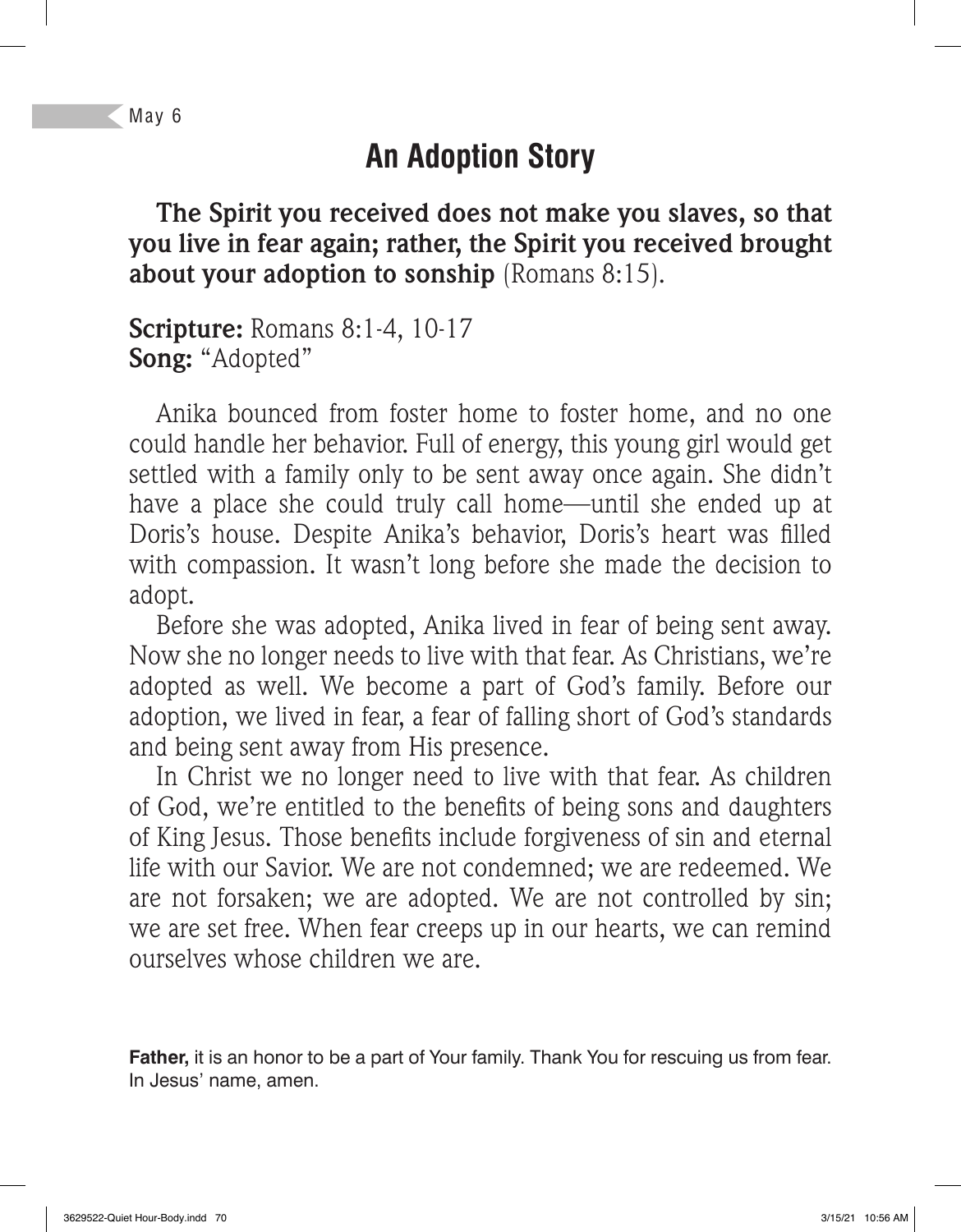### **Sent**

**Jesus said, "Peace be with you! As the Father has sent me, I am sending you"** (John 20:21).

**Scripture:** John 20:19-23 **Song:** "I Love to Tell the Story"

Jim and Elisabeth Elliot knew what it meant to be sent by God. Their mission: tell people about the love of Jesus. For Jim, that meant going to an unreached people group, the Auca tribe (later called Waorani/Huaorani) in Ecuador. No one had survived bringing the gospel to this group of people, and Jim would be no exception. For Elisabeth, it meant later going back to that same tribe, the tribe that had killed her husband.

Elisabeth found success among these people, seeing a number of them come to faith in Jesus. She didn't back down from God's call on her life, no matter the danger. She was sent, just as Jesus' disciples were sent in today's passage. But neither the Elliots nor the disciples were sent out alone. They would have the help of the Holy Spirit, whom Jesus promised would teach them all things and remind them of what He had said to them (John 14:26).

We are also sent by God to proclaim His love to others. That calling may look different for each one of us. God is sending us into our workplaces, our families, our communities, and beyond. While it takes faith to follow that calling, we are not alone. We have the help of the Holy Spirit to guide us in everything we do for God's kingdom. Because of His help, we can follow God's call with confidence.

**Father,** fill us with courage to go wherever You send us. In Jesus' name, amen.